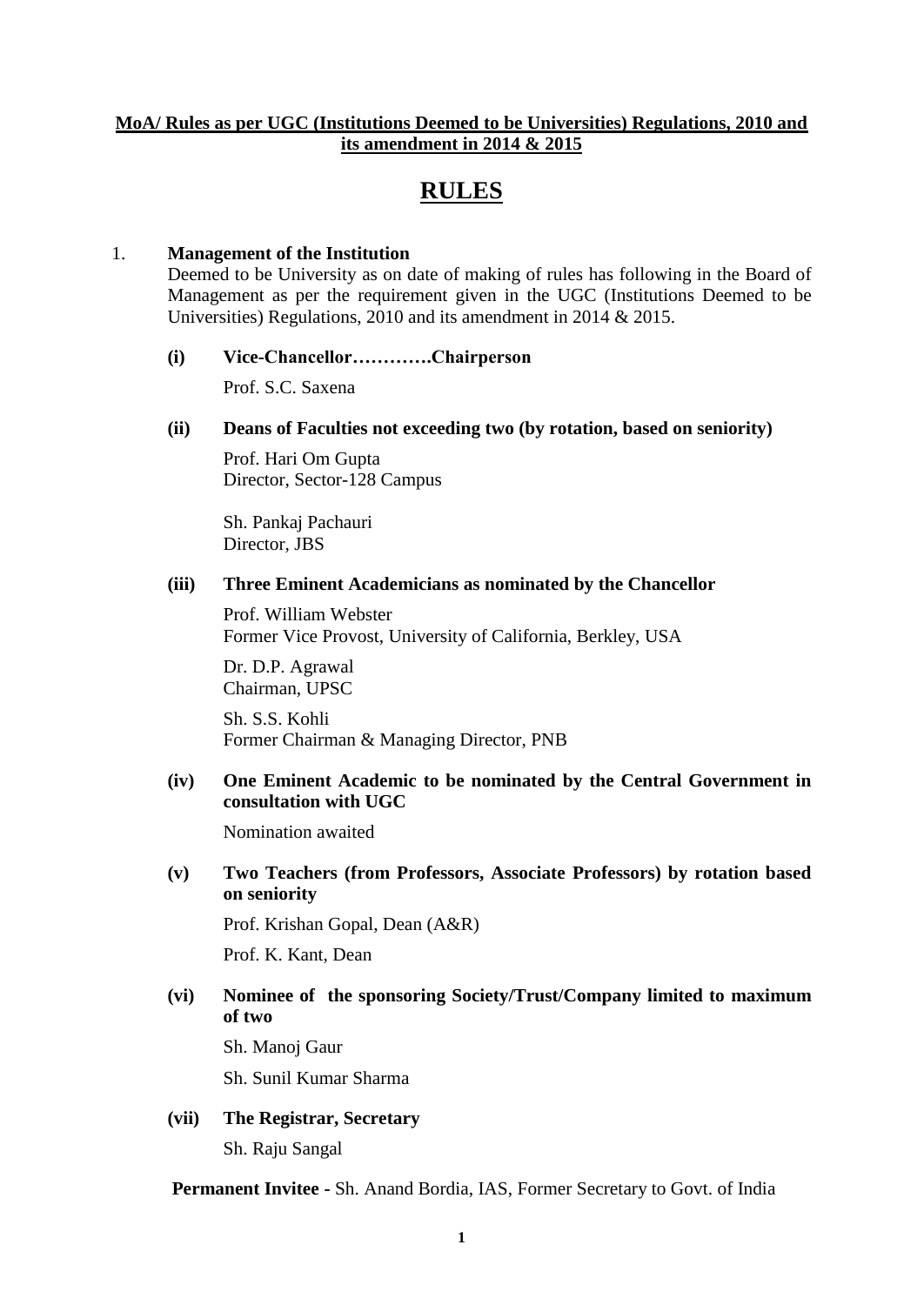### 2. **Authorities of the Institution**

The following shall be the authorities of the institution deemed to be university

- (i) Academic Council
- (ii) Planning and Monitoring Board
- (iii) Finance Committee
- (iv) Board of Studies
- (v) Such other authorities as may be declared by the Rules to be authorities of the institution deemed to be university

## 3. **Composition of Board of Management**

- 3.01 The Board of Management shall be a compact and homogeneous body enabling it to promptly take and implement well considered decisions and to effectively handle crisis situations.
- 3.02 The Board of Management shall consist of:-
	- (ii) Vice-Chancellor………….Chairperson
	- (iii) Pro Vice-Chancellor (wherever applicable)
	- (iv) Deans of Faculties not exceeding two (by rotation based on seniority)
	- (v) Three eminent academicians as nominated by the Chancellor
	- (vi) One eminent academic to be nominated by the Central Government in consultation with UGC
	- (vii) Two teachers (from Professors, Associate Professors) by rotation based on seniority
	- (viii) Maximum of two nominees of the sponsoring Society/Trust/Company
	- (ix) The Registrar, who shall be the Secretary

The terms of membership of the Board of Management and its powers shall be as follows:

- 3.02.1 All the members of the Board of Management other than the ex-officio members and the members of the teaching staff shall hold office for a term of three years and shall be eligible for reappointment.
- 3.02.2 Members of teaching staff in the Board of Management shall hold office for a period of 2 years or till such time as they continue to be members of the teaching staff, whichever is less.

#### 4. **Powers of the Board of Management**

The Board of Management shall be the principal organ of Management and principal executive body of the Institution Deemed to be university and shall, have the following powers, namely:

- (i) To establish, on the advice of the Academic Council, Divisions and Departments for the academic work and functions of the institution deemed to be university and to allocate areas of study, teaching and research to them;
- (ii) To create teaching and academic posts, to determine number, cadres and qualifications thereof as approved by the Commission, and statutory body concerned and the emoluments of such posts in consultation with the Finance Committee;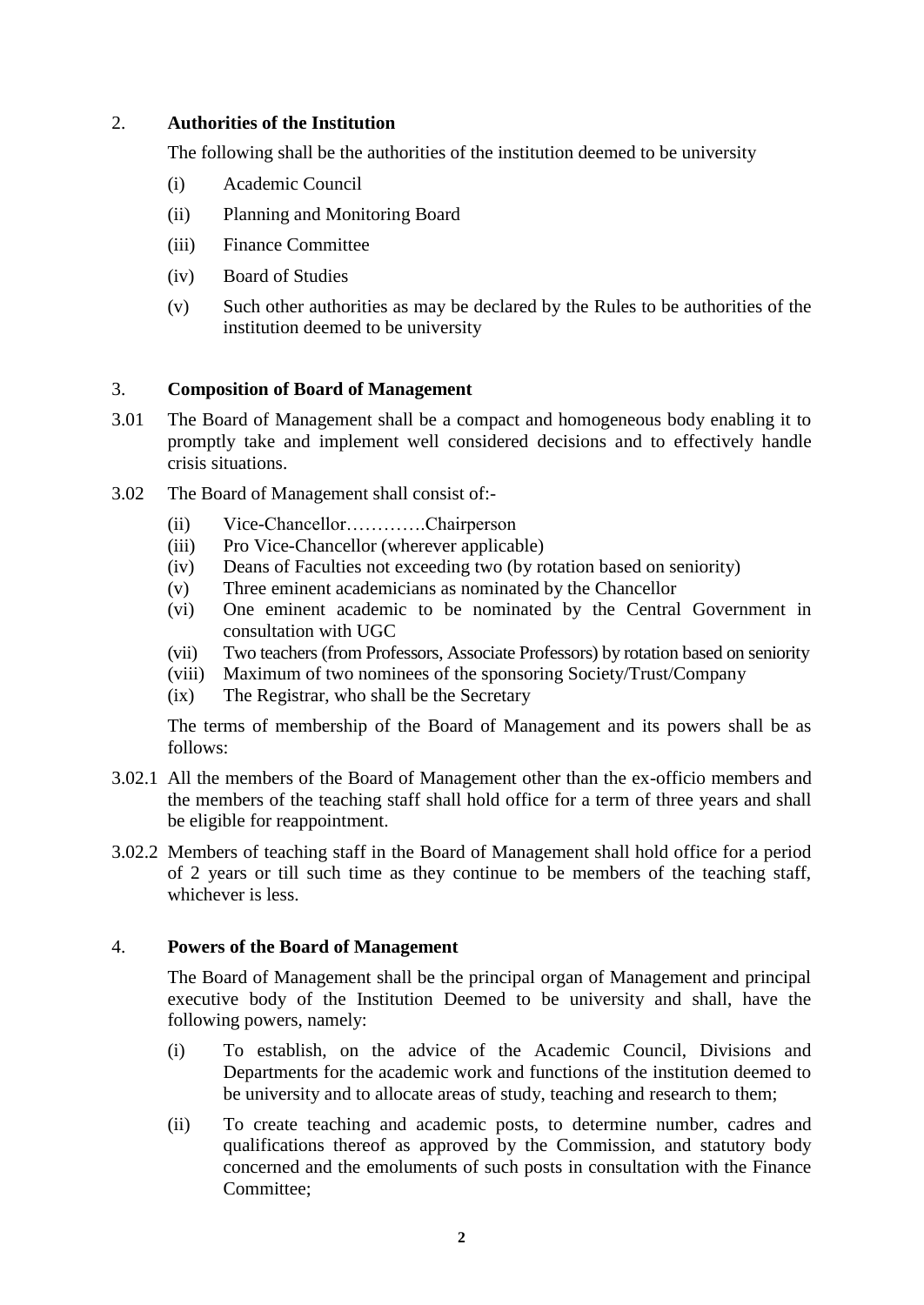- (iii) To appoint such Professors, Associate Professors Assistant Professors and other academic staff as may be necessary on the recommendations of the Selection Committee;
- (iv) To lay down the duties and conditions of service of the Professors, Associate Professors, Assistant Professors and other academic staff of the Institution deemed to be university in consultation with the Academic Council;
- (v) To provide for appointment of Visiting fellows and Visiting Professors;
- (vi) To create administrative, ministerial and other necessary posts in terms of the cadres laid down and to make appointment thereof in consultation with the Finance Committee;
- (vii) To constitute, for the benefit of the teaching, academic, technical, administrative and other staff, such pension, insurance, provided fund and gratuity as it may deem fit and aid in the establishment and support of Association, institutions, Funds, Trusts and conveyances calculated to benefit the staff and the students of the Institution deemed to be University:
- (viii) To regulate and enforce discipline among the employees of the Institution deemed to be university and to take appropriate disciplinary action, wherever necessary.
- (ix) To entertain and adjudicate upon and, if thought fit, to redress any grievances of the employees and students of the Institution deemed to be university;
- (x) To grant leave of absence to the Vice-Chancellor and to make necessary arrangements for carrying on his/her functions during the period of absence.
- (xi) To approve the award of Degrees and diplomas based on the results of examinations and tests and to confer, grant or award Degrees, Diplomas, Certificates and other academic tittles and distinctions;
- (xii) To fix the emoluments and traveling and other allowances of examiners, moderators, tabulators and such other personnel appointed for examinations in consultation with the Academic Council and the Finance Committee;
- (xiii) To institute Fellowships, including travel fellowship, scholarships, studentships, Medals and Prizes in accordance with the Rules to be framed for the purpose.
- (xiv) To advice the sponsoring Society/Trust/Company (if any) on matters regarding acquisition, management and disposal of any immoveable property on behalf of the Institution deemed to be university;
- (xv) To purchase, take on lease or accept as gift or otherwise any land or buildings or works which may be necessary or convenient for the purpose of the institution deemed to be university, and on such terms and conditions as it may deem fit and proper and to construct or alter and maintain any such building(s) or work(s);
- (xvi) To transfer or accept transfers of any moveable or immovable property on behalf of the institution deemed to be university:

Provided that the Board of Management shall not transfer or alter ownership in any manner whatsoever in any movable or immovable property of the institution deemed to be university without the approval of the sponsoring Society/Trust/Company.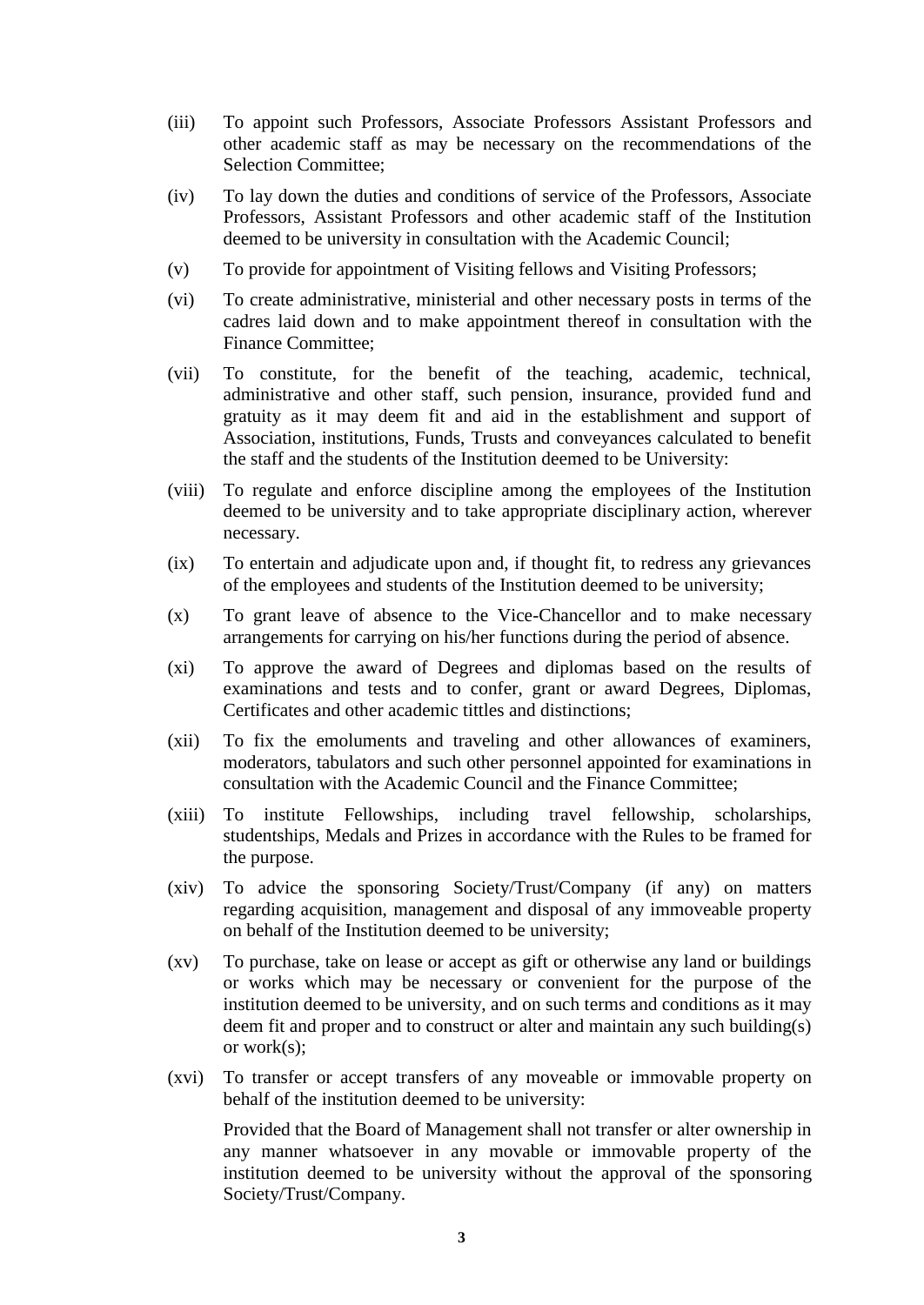- (xvii) To execute in consultation with the sponsoring Society/Trust/Company (if any) conveyance, transfer, Government Securities, re-conveyance, mortgages, leases, bonds, licenses and agreements in respect of property, moveable or immoveable belonging to the institution deemed to be university or to be acquired for the purposes of the institution deemed to be university;
- (xviii) To issue appeals for funds for carrying out the objectives of the institution deemed to be university and consistent with the provisions of the objectives, to receive grants, donations, contributions, gifts, prizes, scholarships, fees and other moneys, to give grants and donations, to award prizes, scholarships, etc;
- (xix) To raise and borrow in consultation with the sponsoring Society/Trust/Company (if any) money on bonds, mortgages, promissory notes or other obligations or securities founded or based on any of the properties and assets of the institution deemed to be university or without any securities upon such terms and conditions as it may think fit and to pay out of the funds of the institution deemed to be university, all expenses, incidental to the raising of money and to repay and redeem any money borrowed;
- (xx) To draw and accept and make and endorse discount and negotiate Government of India's and other promissory notes, bills and exchange, cheques or other negotiable instruments.
- (xxi) To maintain a fund to which shall be credited:
	- (a) all moneys provided by the Central or State / UT Government(s) /University Grants Commission;
	- (b) all fees and other charges received by the institution deemed to be university;
	- (c) all money received by the institution deemed to be university as grants, gifts, donations, benefactions, bequest or transfers and
	- (d) all money received by the institution deemed to be university in any other manner or from any other source;
- (xxii) To open account or accounts of the institution deemed to be university with anyone or more scheduled banks and to lay down the procedure for operating the same;
- (xxiii) To deposit all moneys credited to the fund in scheduled banks or to invest them in consultation with the Finance Committee;
- (xxiv) To invest the funds of the Institute or money entrusted to the institution deemed to be university in or upon such securities and in such manner as it may deem fit and from time to time transpose any investment;
- (xxv) To maintain proper accounts and other relevant records and prepare Annual Statements of Accounts, including the Balance Sheet for every previous financial year, in such form as may be prescribed by the Regulations/Byelaws;
- (xxvi) To manage, regulate and administer the revenue, the finance, accounts, investments, property business and all other administrative affairs of the institution deemed to be university and for that purpose to appoint such agent or agents as it may deem fit;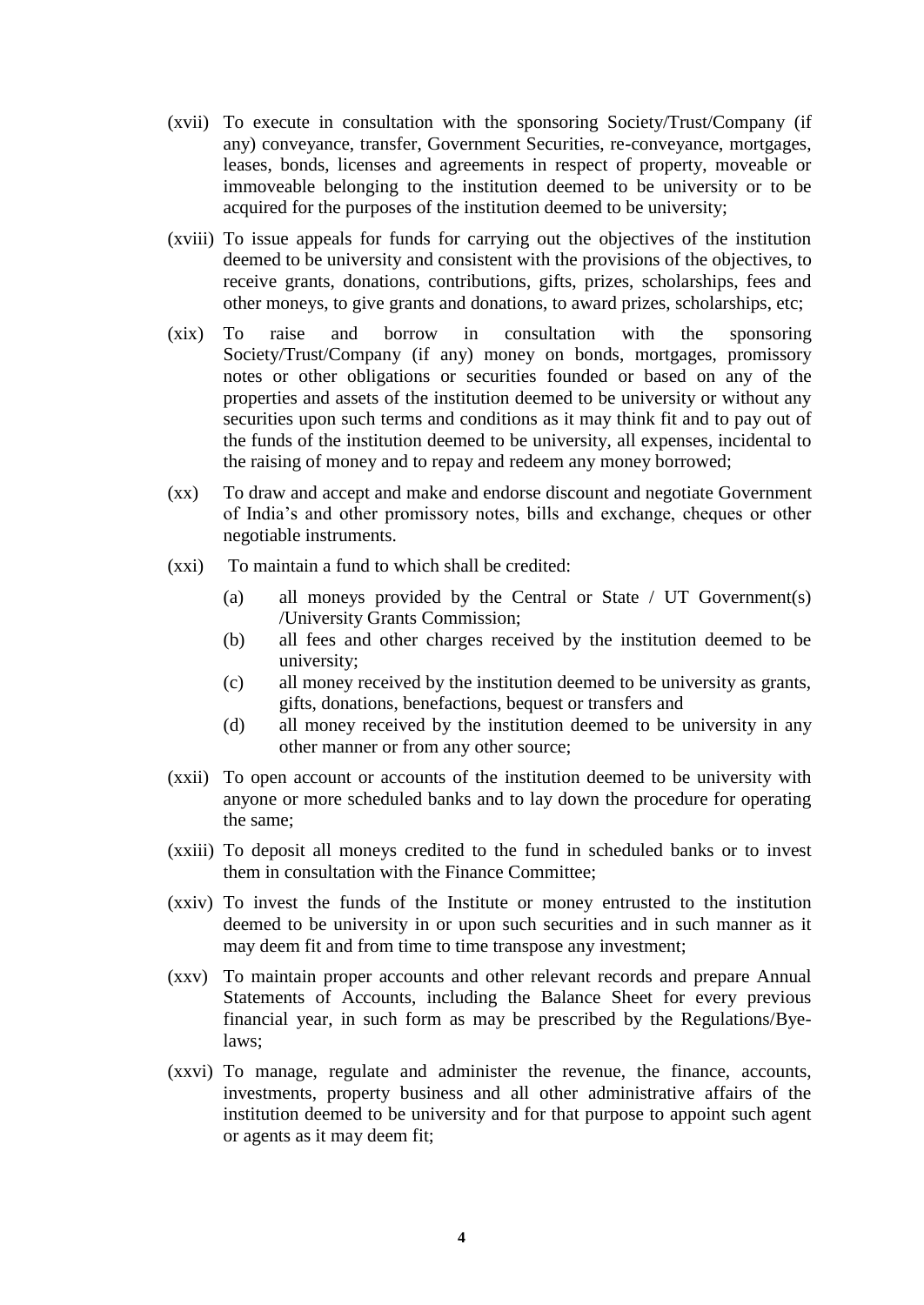- (xxvii) To provide building or buildings, premises, furniture, fittings, equipment, appliances and other facilities required for carrying on the work of the institution deemed to be university;
- (xxviii)To establish, maintain and manage residencies for faculty and staff and hostels for the students of the institution deemed to be university;
- (xxix) To recognize and maintain control and supervision on hostels owned and managed by other agencies for the students of the institution deemed to be university and to rescind such recognition.
- (xxx) To appoint such committees for such purpose and with such powers as the Board of Management may think fit and to co-opt such persons on these committees as it thinks fit;
- (xxxi) To appoint in order to execute an instrument or transact any business of the institution deemed to be university, any person as attorney of the institution deemed to be university with such powers as it may deem fit;
- (xxxii) To appoint Auditor(s) for the ensuing year;
- (xxxiii)To select an emblem and to have a common seal for the institution deemed to be university and to provide for the custody and use of such seal;
- (xxxiv)To delegate, all or any of its powers to any committee or sub-committee constituted by it or the Vice-Chancellor of the institution deemed to be university or any other person;
- (xxxv) To conduct all administrative affairs of the institution deemed to be university non otherwise specifically provided for;
- (xxxvi)To take all necessary decisions for the smooth and efficient functioning of the institution deemed to be university.

#### 5. **Meetings of the Board of Management:**

- (i) The Board of Management shall meet at least four times in a year. Not less than 15 days notice shall be given of a meeting of the Board of Management. Eight (8) members shall make the quorum for a Board of Management meeting.
- (ii) Every meeting of the Board shall be presided over by its Chairman, and in his/her absence by a member chosen by the members present from amongst themselves.
- (iii) Each member of the above Body including its Chairman shall have one vote and decisions at the meeting of the Board shall be taken by a simple majority. In case of a tie, the Chairman shall have a casting vote.
- (iv) Any business which it may be necessary for the above body to perform may be carried out by circulating appropriate resolution thereon among its members and any resolution so circulated and approved by a simple majority shall be as effective and binding as if such resolution had been passed as the meeting of the Board.
- (v) A copy of the proceedings of each meeting shall be furnished to the Chancellor of the institution deemed to be university as soon as possible after the meeting.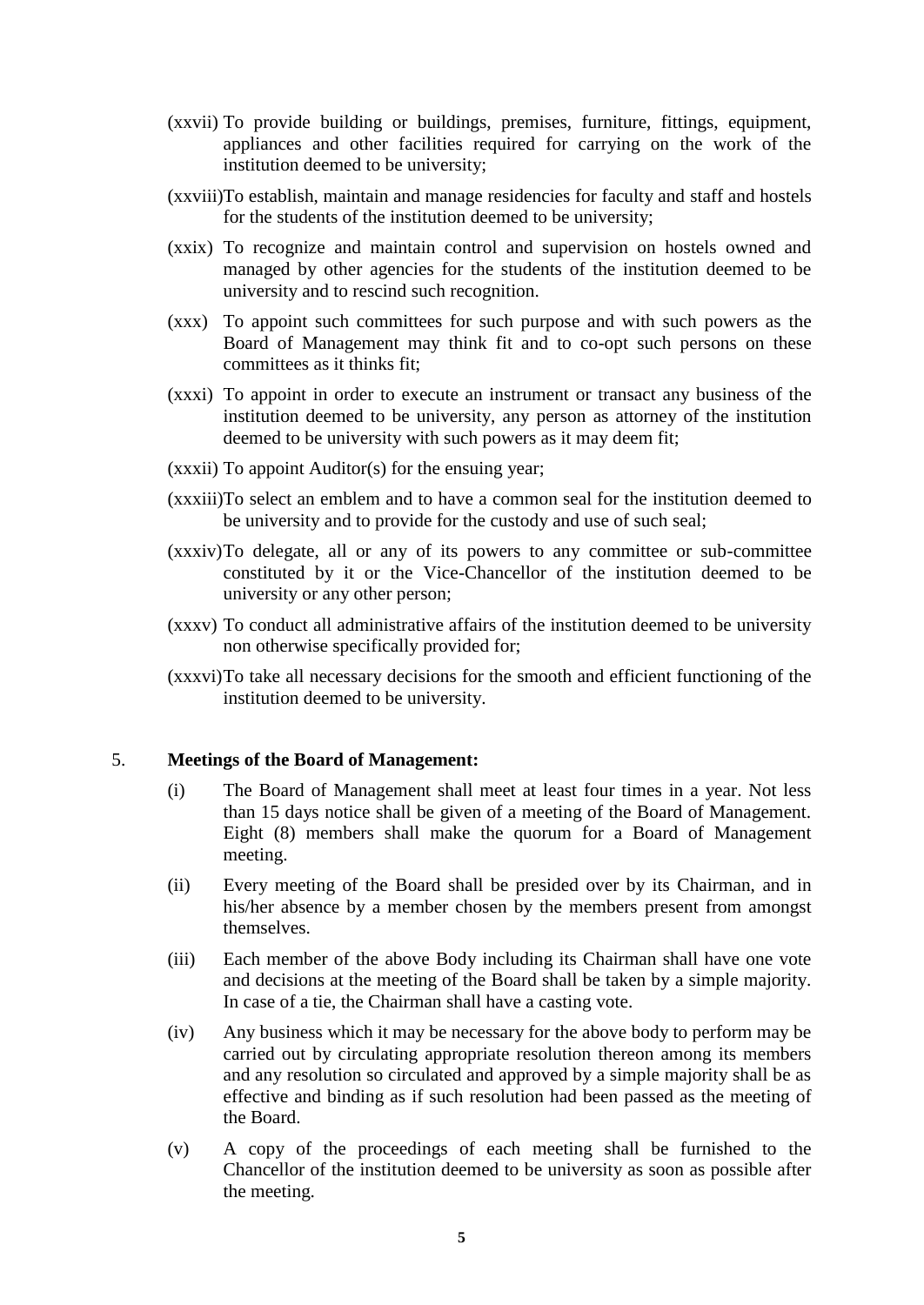#### 6. **Termination of Membership**

If a member other than the Vice-Chancellor, and those representing the teachers accepts a full time appointment in the institution deemed to be university or does not attend three consecutive meetings of the Board of Management, without proper leave of absence, he shall cease to be a member of the Board of Management.

## 7. **Constitution of Standing Committee and Ad-Hoc Committee by the Board of Management**

- 7.01 Subject to the provision of the Rules of the institution deemed to be University, the Board of Management may, by resolution constitute such Standing Committee or Adhoc committee or committees for such purposes and with such powers as the Board may think fit for discharging any function of the institution deemed to be university or inquiring into, reporting and advising upon any matter of the institution deemed to be University.
- 7.02 The Board of Management may co-opt such persons on the Standing Committee or Ad-hoc Committees, as it may consider suitable.

#### 8. **Delegation of Powers of the Board of Management**

The Board of Management may, by resolution, delegate to the Vice Chancellor or any other officer of the institution deemed to be university of the Standing Committee or the Ad-hoc Committee such of its powers as it may deem fit, subject to the condition that the action taken by the Vice Chancellor or the officer concerned or the Standing Committee or the Ad-hoc committee concerned in the exercise of the powers so delegated shall be reported at the next meeting of the Board of Management.

#### 9. **Academic Council**

The Academic Council shall be the principal academic body of the institution deemed to be university and shall, subject to the provisions of the Rules, have the control over and be responsible for the maintenance of standards of teaching, research and training, approval of syllabus, co-ordination of research activities, examinations and tests within the institution deemed to be university and shall exercise such powers and perform such other duties and functions as may be prescribed or conferred upon it by the Rules of the institution.

#### 10. **Composition of Academic Council**

The Academic Council shall consist of the following persons, namely:

- (i) The Vice Chancellor --------Chairperson
- (ii) Pro Vice-Chancellor
- (iii) Dean(s) of Faculties
- (iv) Head of the Departments
- (v) All Professors other than the Heads of the Departments (by rotation of seniority)
- (vi) Two Associate Professors from the Departments other than the Heads of the Departments by rotation of seniority.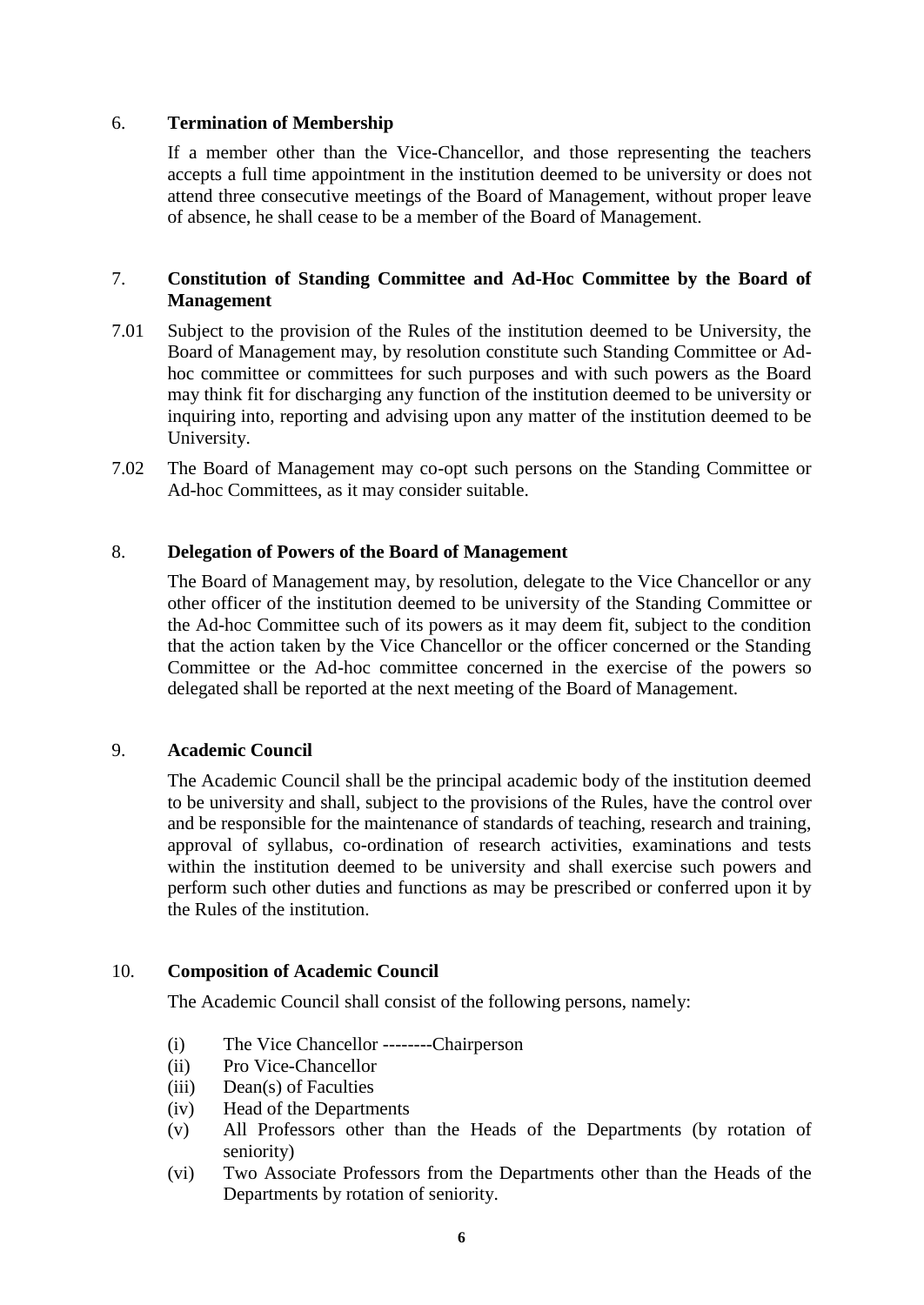- (vii) Two Assistant Professors from the Departments by rotation of seniority.
- (viii) Three persons from amongst educationists of repute or persons from any other field related to the activities of the Institution deemed to be University who are not in the service of the Institution deemed to be University, nominated by the Vice-Chancellor
- (ix) Three persons who are not members of the teaching staff, co-opted by the Academic Council for their specialized knowledge
- (x) The Registrar, who shall be the Secretary of the Academic Council
- *Note:* The representation of different categories shall be only through rotation and not through election. It may also be ensured that no particular faculty dominates the membership of the Council.

#### 11. **Terms of Membership**

The terms of members other than the ex-officio members shall be two years.

## 12. **Powers and Functions of Academic Council:**

The Academic Council shall have the following powers, duties, namely:

- (i) To consider matters of academic interest either on its own initiative or at the instance of the Board of Management or these proposed by the departments / faculties and to take proper action thereon;
- (ii) To exercise general supervision over the academic work of the institution deemed to be university and to give direction regarding methods of instruction, evaluation, and improvements in academic standards;
- (iii) To promote research within the institution deemed to be university, acquire reports on such researches from time to time;
- (iv) To prescribe courses of study leading to degrees and diplomas of the institution deemed to be university;
- (v) To make arrangements for the conduct of examinations in conformity with the Bye-Laws;
- (vi) To appoint examiners, moderators, tabulators and such other personnel for different examinations;
- (vii) To maintain proper standards of the examinations;
- (viii) To recognize diplomas and degrees of universities and other Institutions and to determine equivalence with the diplomas and degrees of the institutions deemed to be university;
- (ix) To suggest measures for departmental co-ordination;
- (x) To make recommendations to the Board of Management on:
	- (a) Measures for improvement of standards of teaching research and training;
	- (b) Institution of fellowships, travel fellowships, scholarships, medals, prizes etc.
	- (c) To recommend to the Board of Management, the establishment or abolition of departments/ centres; and
	- (d) To frame rules covering the academic functioning of the institution deemed to be university, admissions, examinations, award of fellowships and studentships, free-ships, concessions, attendance, discipline, residence etc.
- (xi) To appoint sub-committees to advise on such specific matters as may be referred to it by the Board of Management;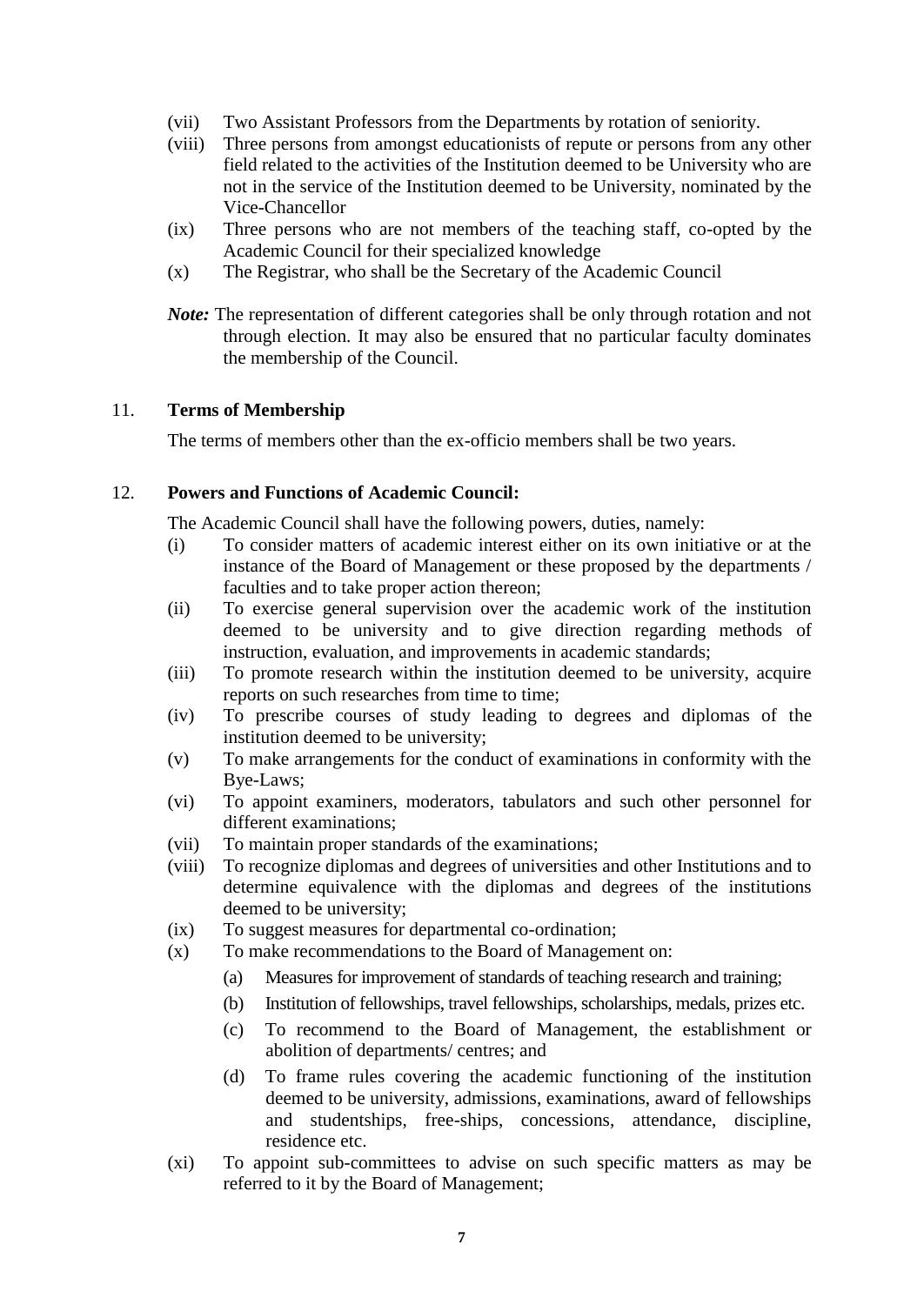- (xii) To consider the recommendations of the sub-committees and to take such action as the circumstances of each case may require;
- (xiii) To take periodical review of the activities of the Departments / Centres and to take appropriate action with a view to maintaining and improving standards of instruction;
- (xiv) To recommend institution of teaching posts (Professors, Associate Professors and Assistant Professors) to the Board of Management; and
- (xv) To exercise such other powers and perform such other duties as may be conferred or imposed upon it by the Rules.

#### 13. **Meeting of the Academic Council**

- (i) The Academic Council shall meet as often as may be necessary but not less than three times during the academic year. Not less than 15 days' notice shall be given of a meeting of the Academic Council.
- (ii) One third of the total members of the Academic Council shall constitute the quorum for the meeting of the Academic Council.
- (iii) Each member, including its Chairman, shall have one vote and decisions at the meetings of the Academic Council shall be taken by simple majority. In case of a tie, the Chairman shall have a casting vote.
- (iv) Any business which it may be necessary for the Academic Council to perform except such as may be placed before its meeting, may be carried out by circulation of the resolution among all its members and the resolution so circulated and approved by a simple majority shall be effective and binding as if such resolution had been passed in the meeting of the Academic Council, provided that at-least one half of the total number of the members of the Academic Council have recorded their views on the resolution.

#### 14. **Planning & Monitoring Board**

- 14.01 The Planning & Monitoring Board shall be the principal planning body of the institution deemed to be university and shall be responsible for the monitoring of the development programmes of the institution deemed to be university.
- 14.02 The Vice-Chancellor of the Institute shall be the Chairman of the Planning & Monitoring Board. The Registrar shall be its Secretary. It may include seven internal members, and three outside experts, including one nominee of the UGC.
- 14.03 The constitution, powers and functions of the Planning and Monitoring Board shall be prescribed by the Rules.
- 14.04 The Planning & Monitoring Board would have the right to advise the Board of Management and the Academic Council on any matter, which it considers necessary for the fulfillment of the objectives of the institution deemed to be university.
- 14.05 The recommendations of the Planning & Monitoring Board shall be placed before the Board of Management for consideration and approval. Proposals relating to the academic matters may be processed through the Academic Council.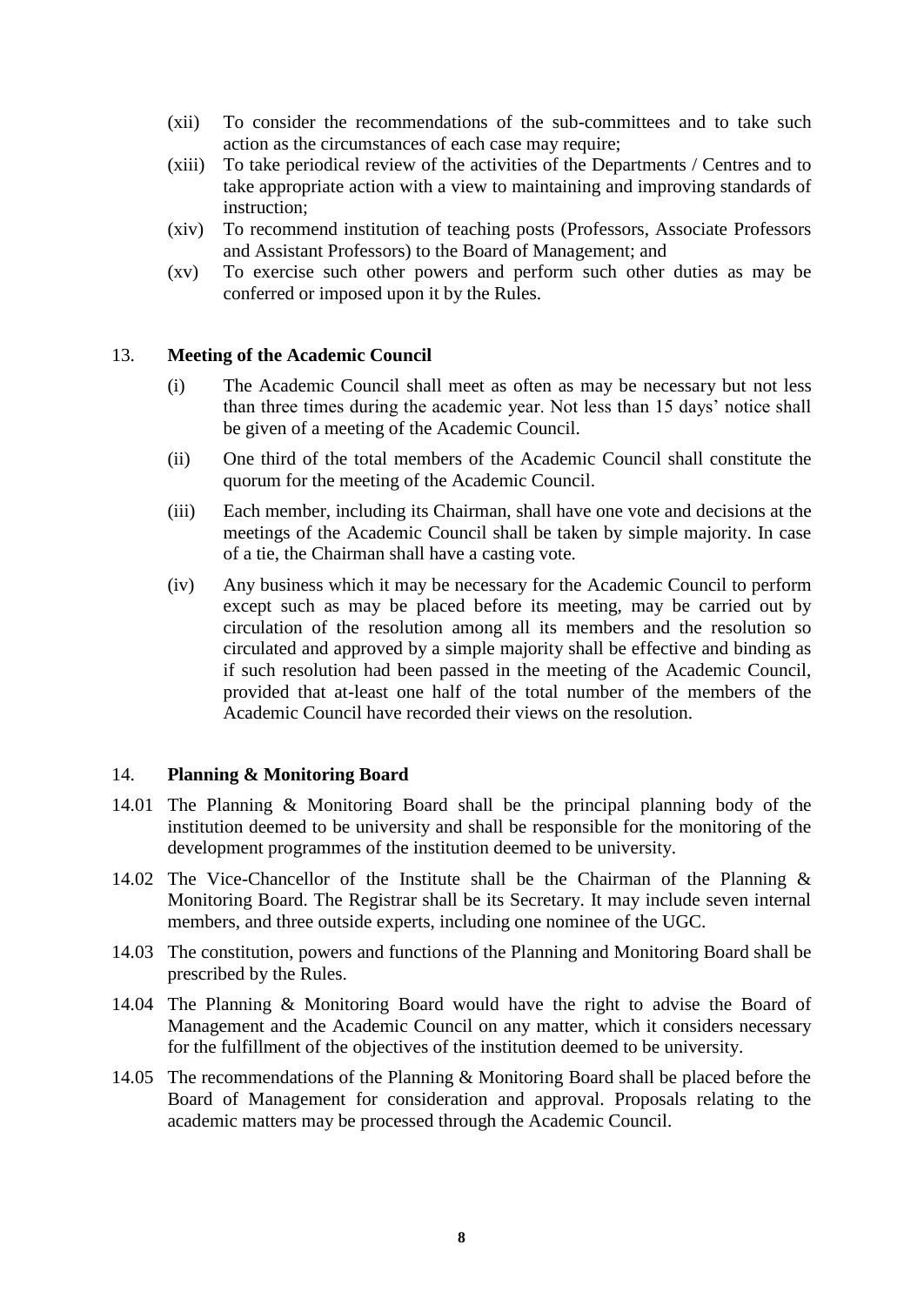## 15. **The Finance Committee (FC)**

### 16. **Composition of the Finance Committee:**

The Finance Committee shall consist of the following members, namely:

- (i) Vice Chancellor Chairperson
- (ii) Pro Vice-Chancellor
- (iii) A person nominated by the Society/Trust/Company
- (iv) Two nominees of the Board of management, one of whom shall be member of the Board
- (v) A representative of the Central Government
- (vi) A representative of the State Government, in case the institution deemed to be university is receiving grants from the State Government
- (vii) Finance Officer-Secretary

## 17. **Terms of Office of the Finance Committee:**

All members of the Finance Committee other than ex-officio members, shall hold office for a term of three years.

#### 18. **Powers and Functions of the Finance Committee**

- (i) To consider the annual accounts and financial estimates of the institution deemed to be university and submit them to the Board of Management for approval;
- (ii) To consider recommend the annual budget and revised estimates to the Board of Management;
- (iii) To fix limits of the total recurring expenditure and the total non-recurring expenditure of the year based on the income and resources of the institution deemed to be university.
- *Note: No expenditure other than that provided in the budget shall be incurred by the institution without the approval of the Finance Committee.*

# 19. **Meetings of the Finance Committee**

The Finance Committee shall meet at least twice a year to examine the accounts and to scrutinize proposals for expenditure. Five members shall constitute the quorum for the meeting.

#### 20. **Board of Studies:**

- 20.01 There shall be one Board of Studies for each Department of the institution deemed to be university.
- 20.02 The Board of Studies of each faculty/ Department shall consist of:
	- (a) Dean of the faculty / Head of the Department Chairperson
	- (b) All Professors of the faculty / Department
	- (c) Two Associate Professors of the faculty/ Department by rotation of seniority
	- (d) Two Assistant Professors of the faculty/Department by rotation of seniority
	- (e) Not more than 2 persons to be co-opted for their expert knowledge including those belonging to the profession or industry concerned.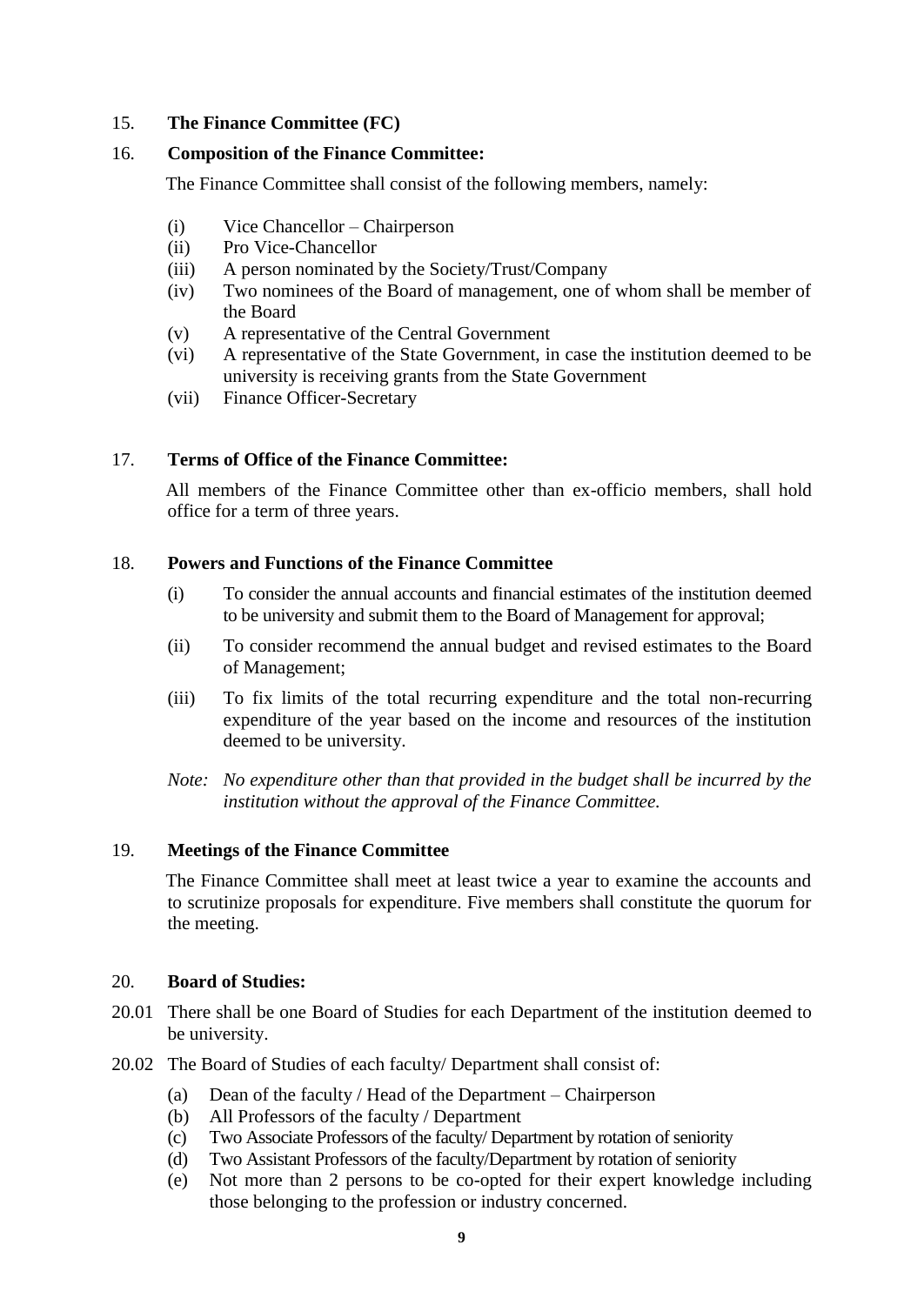20.03 The powers and functions of the Board of Studies shall be prescribed by the by the Rules of the institution deemed to be university.

### 21. **Selection Committee:**

- 21.01 There shall be a Selection Committee for making recommendations to the Board of Management for appointment to the posts of Professors, Associate Professors, Assistant Professors and such other posts as may be prescribed in accordance with the UGC Regulations on Minimum Qualifications for Appointment of Teachers and Other Academic Staff in Universities and Colleges and Measures for the Maintenance of standards in Higher Education, 2010 as amended from time to time.
- 21.02 Every Selection Committee shall be constituted in accordance with the UGC Regulations on Minimum Qualifications for Appointment of Teachers and Other Academic Staff in Universities and Colleges and Measures for the Maintenance of standards in Higher Education, 2010 as amended from time to time.

## 22. **Meetings of the Selection Committee**

- (a) The meetings of the Selection Committees shall be convened by the Chairman of the Selection Committee as and when necessary.
- (b) Four members of the Selection Committee shall consisting of at least two experts shall form the quorum.
- (c) If the Board of Management is unable to accept the recommendations of the Selection Committee, it shall record its reasons thereof and require an appropriate review by a high power committee.

# 23. **Officers of the Institution Deemed to be University**

The following shall be the officers of the institution deemed to be university;

- (a) Chancellor
- (b) Vice-Chancellor
- (c) Pro Vice-Chancellor
- (d) Registrar
- (e) Finance Officer
- (f) Controller of Examinations
- (g) Deans of Faculties
- (h) Head of Department
- (i) Such other officers as may be prescribed in the Rules of the institution deemed to be university

#### 24. **Chancellor**

The institution deemed to be university shall have a Chancellor who shall, when present, preside over the convocations of the institution deemed to be university but shall not be the Chief Executive Officer. The Chancellor shall be appointed by the sponsoring Society/Trust/Company, shall hold office for a period of 5 years and shall be eligible for one more term. The Chancellor shall neither be a member of the Society/Trust/Company nor a close relative of the President of the Society or the Trust.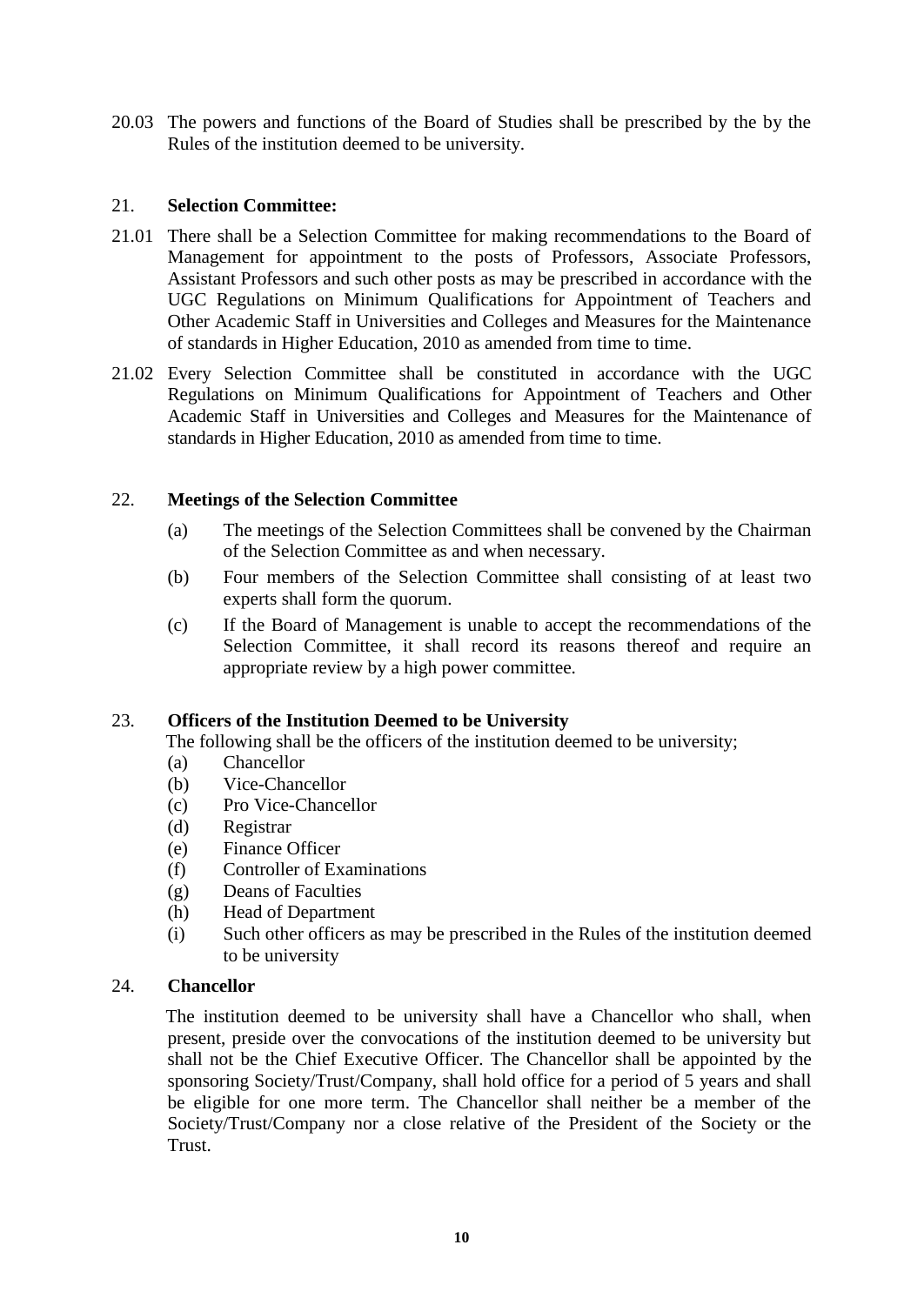Where power is conferred upon the Chancellor to nominate persons to authorities, he/she shall, to the extent necessary, nominate persons to represent the various interests for the furtherance of the objectives of the institution deemed to be university.

### 25. **Vice-Chancellor**

(i) The Vice-Chancellor shall be a whole time salaried officer of the Institution deemed to be university and shall be appointed in accordance with the UGC Regulations on Minimum Qualifications for Appointment of Teachers and Other Academic Staff in Universities and Colleges and Measures for the Maintenance of standards in Higher Education, 2010 as amended from time to time.

Provided that in case of a public funded deemed to be university, the Vice Chancellor shall be appointed in accordance with the procedure laid down by the Central Government or the State Government, as the case may be.

(ii) The Vice-Chancellor shall hold office for a term of 5 years. He/she shall be eligible for a second term, provided that in no case he/she hold office beyond the age of 70 years.

Provided that notwithstanding the expiry of the period of 5 years, he/she may continue in office for not more than six months or till his/her successor is appointed and the latter assumes office, whichever, is earlier.

(iii) In case of the office of the Vice-Chancellor becoming vacant due to death, resignation or otherwise and in case of his/her absence due to illness or any other cause, the Pro Vice-Chancellor, and in his/her absence, the Senior most Professor shall perform the duties of the Vice-Chancellor until a new Vice-Chancellor is appointed, or the existing Vice-Chancellor resumes duties, as the case may be.

#### 26. **Powers of the Vice-Chancellor**

- (i) The Vice Chancellor shall be the Principal Executive Officer of the institution deemed to be university and shall exercise general supervision and control over the affairs of the institution deemed to be university and shall be mainly responsible for implementation for the decisions of all the authorities of the institution deemed to be university.
- (ii) The Vice Chancellor shall be the Ex-officio Chairman of the Board of Management, the Academic Council, the Finance Committee, the Planning and Monitoring Board and Selection Committee.
- (iii) The Vice Chancellor shall have the power to convene or cause to be convened meeting of the various authorities of the institution deemed to be university.
- (iv) The Vice Chancellor may, if he/she of the opinion that immediate action is called for on any matter, he/she shall exercise any power conferred upon any authority of the institution deemed to be university under its Regulations and Rules, and take such action or proceed to take such action and shall report to the concerned authority on the action taken by him/her on such matters.

*Provided* that of the authority concerned as mentioned in clause (ii) above is of the opinion that such action ought not to have been taken, it may refer the matter to the Chancellor whose decision thereon shall be final.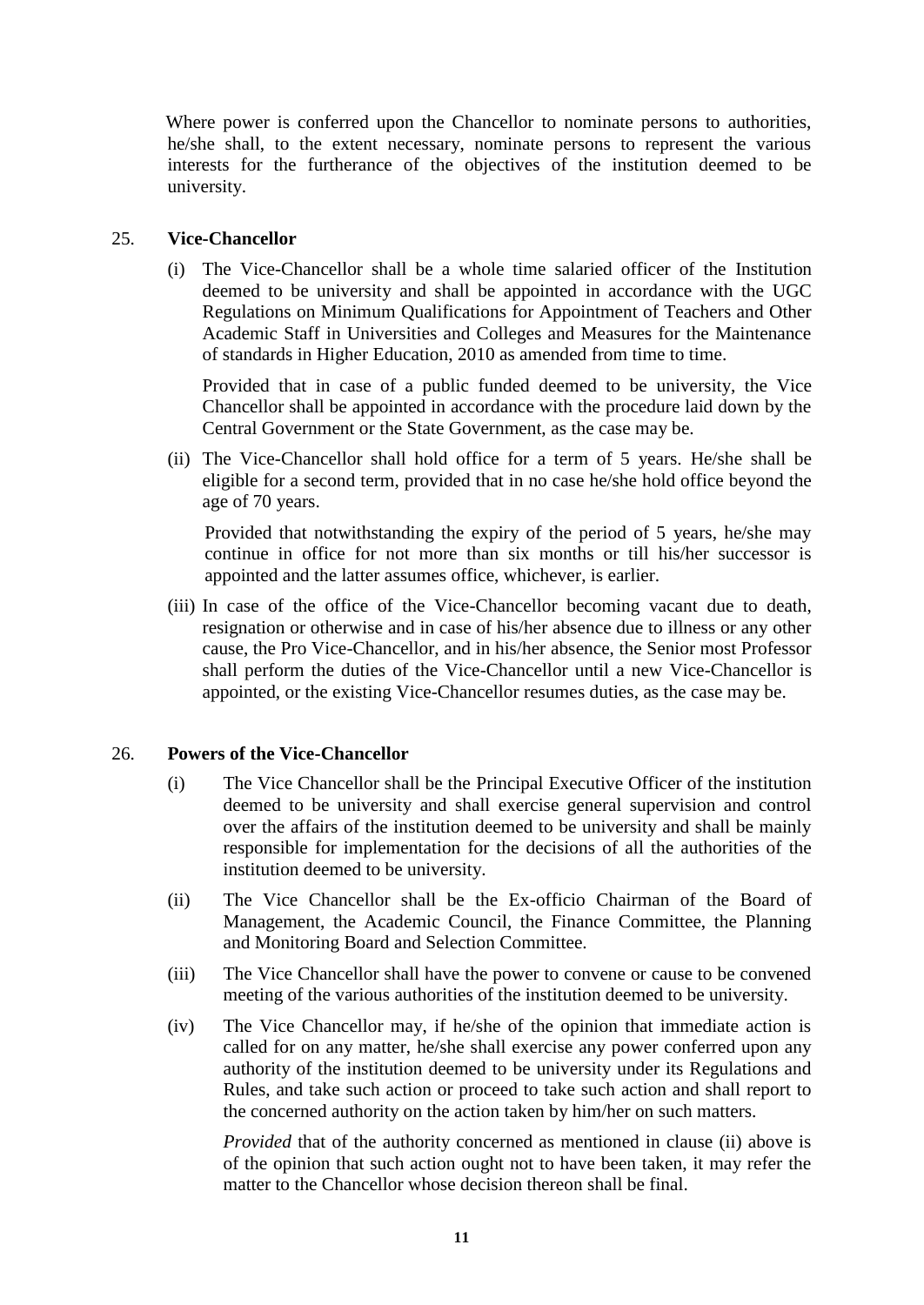*Provided* further that any person in the services of the institution deemed to be university is aggrieved by the action taken by the Vice Chancellor under the said clause he/she shall have the right to appeal against such decision to the Board of Management within 30 days from the date on which such action is communicated to him/her. The Vice Chancellor shall call the meeting in a subsequent meeting and thereupon the Board of Management may confirm, modify or reverse the action taken by the Vice Chancellor.

- (v) It shall be the duty of the Vice Chancellor to ensure that the provisions of the Rules of the institution deemed to be university are duly observed and implemented; and, he/she shall have all powers in this regard.
- (vi) All powers relating to proper maintenance and discipline of the institution deemed to be university shall be vested in the Vice Chancellor.
- (vii) The Vice-Chancellor shall have the power to re-delegate some of his powers to any of his/her subordinate officers with the concurrence and approval of the Board of Management.
- (viii) The Vice-Chancellor shall exercise all other powers as may be delegated to him/her by the Board of Management.
- (ix) The Vice Chancellor shall exercise such other powers and perform such other functions as may be prescribed by the Regulations, Rules and Bye-Laws.

#### 27. **Pro Vice-Chancellor**

- (i) The post of the Pro Vice-Chancellor may be created with the approval of the Board of Management and the Central Government.
- (ii) The Pro Vice-Chancellor shall be appointed by the Board of Management on the recommendation of the Vice-Chancellor.
- (iii) The Pro Vice-Chancellor shall hold office co-terminus with the office of the Vice-Chancellor and at the pleasure of Vice-Chancellor.
- (iv) The Pro Vice-Chancellor shall have the powers and duties as prescribed by Rules of the institution deemed to be university.

#### 28. **Registrar**

- (i) The Registrar shall be a whole-time salaried officer of the institution deemed to be university and shall be appointed by the Board of Management on the recommendations of the Selection Committee consisting of the following:
	- (a) Vice Chancellor Chairperson
	- (b) One nominee of the Chancellor
	- (c) One nominee of the Board of Management
	- (d) One expert appointed by the Board of Management, who is not an employee of the institution, deemed to be university.
- (ii) The emoluments and other terms and conditions of service of the Registrar shall be as may be prescribed by the Rules of the institution deemed to be university.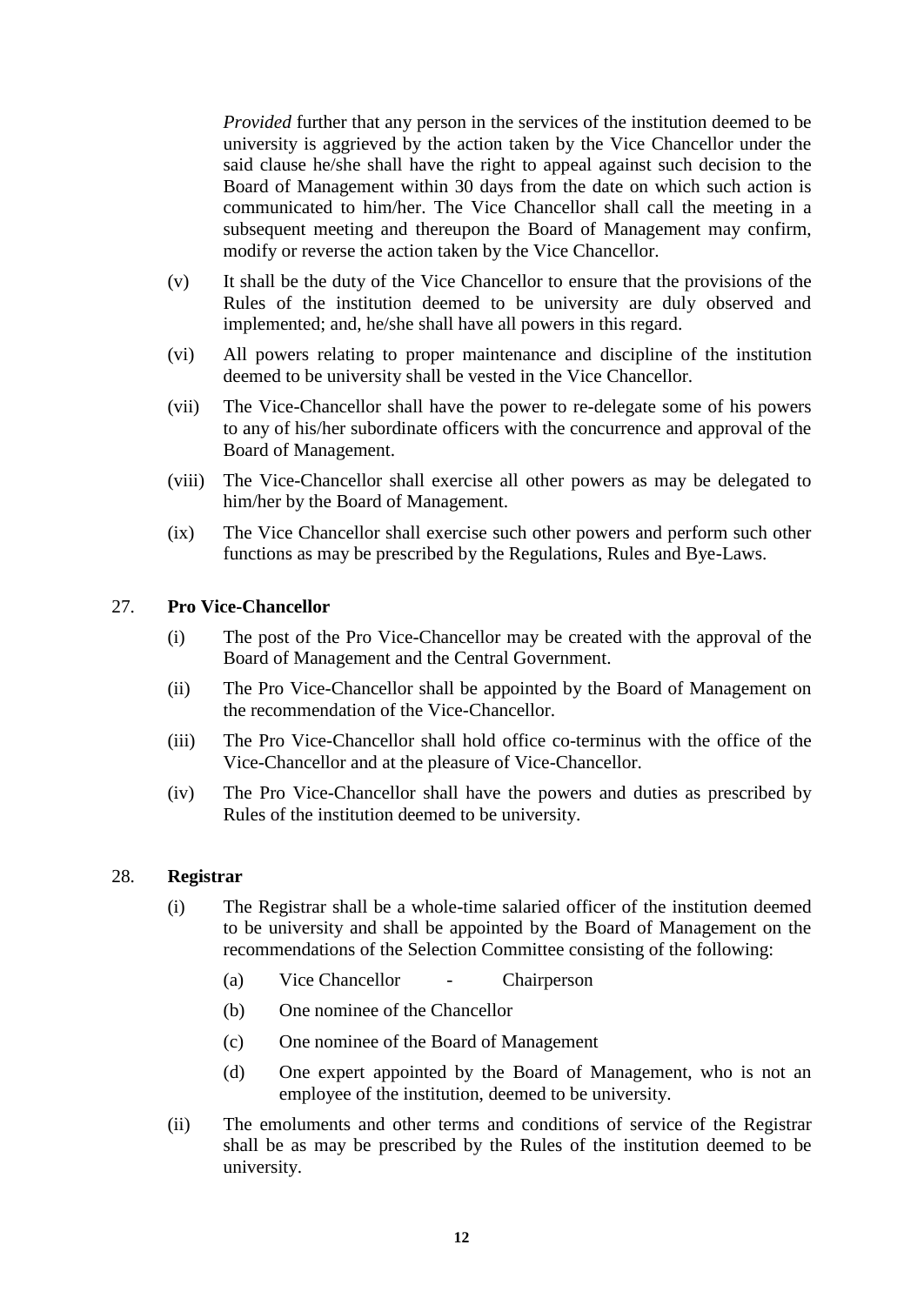- (iii) When the office of the Registrar is vacant or when the Registrar is absent by reason of illness or absence for any other reason, the duties and functions of the Registrar shall be performed by such other person as the Vice Chancellor may appoint for the purpose.
- (iv) The Registrar shall be the ex-officio Secretary of the Board of Management, the Academic Council, and Planning & Monitoring Board but shall not be deemed to be a member of any of these authorities.
- (v) The Registrar shall be directly responsible to the Vice Chancellor and shall work under his direction.
- (vi) The following shall be the duties of the Registrar:
	- (a) To be the custodian of the records and the funds and such other property of the institution deemed to be university as the Board of Management may commit to his/her charge;
	- (b) To conduct the official correspondence on behalf of the authorities of the institution deemed to be university;
	- (c) To issue notices convening meetings of the authorities of the institution deemed to be university and all committees and sub-committees appointed by any of these authorities;
	- (d) To maintain the minutes of the meetings of all the authorities of the institution deemed to be university and of all the Committees and Sub-Committees appointed by any of these authorities;
	- (e) To make arrangements for and supervise the examinations conducted by the institution deemed to be university;
	- (f) To represent the institution deemed to be university in suits or proceedings by or against the institution deemed to be university, sign powers of attorney and verify/perform pleadings or depute his/her representative for the purpose;
	- (g) to enter into agreements, sign documents and authenticate records on behalf of the institution deemed to be university;
	- (h) To make arrangements to safeguard and maintain the buildings, gardens, office, canteen, cars and other vehicles, laboratories, libraries, reading rooms, equipment and other properties of the institution deemed to be university;
	- (i) To perform such other duties and functions as may be specified in the Rules or as may be assigned by the Board of Management or the Vice Chancellor from time to time.

#### 29. **Finance Officer**

- (i) The Finance Officer shall be a whole-time salaried officer of the institution deemed to be university and shall be appointed by the Board of Management.
- (ii) The emoluments and other terms and conditions of service of the Finance Officer shall be as may be prescribed by Rules of the institution deemed to be university.
- (iii) The Finance Officer shall work under the direction of the Vice Chancellor, and shall be responsible to the Board of Management through the Vice Chancellor.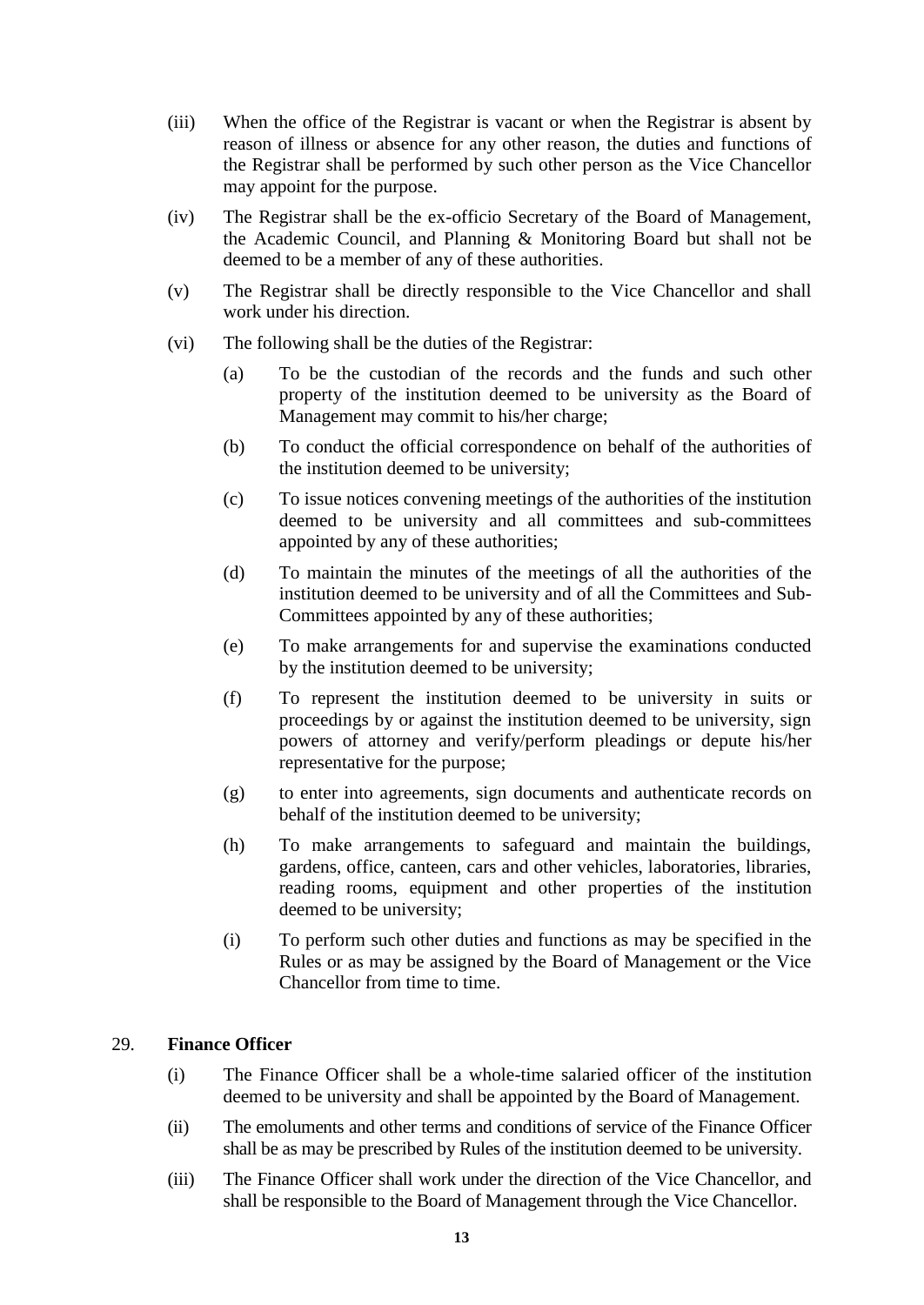- (iv) He/She shall be responsible for the preparation of annual budget, estimates and statements of account for submission to the Finance Committee and the Board of Management.
- (v) He/she shall be responsible for the management of funds and investments of institution deemed to be university, subject to the control of Board of Management.

### 30. **Controller of Examinations**

- (i) The Controller of Examinations shall be appointed by the Board of Management.
- (ii) The emoluments and other terms and conditions of service of the Controller of Examination shall be as may be prescribed by Rules of the institution deemed to be university.
- (iii) The controller of examinations shall ensure that all the specific directions of the Board of Management, Academic Council and Vice-Chancellor in respect of examination and evaluation are complied with.
- (iv) The controller of Examinations shall be a permanent invitee to the Board of Management.

#### 31. **Dean**

The Departments dealing with allied subjects could be grouped into faculties. Each faculty may be headed by a Dean.

#### 32. **Head of the Department**

(i) There shall be a Head of the Department for each Departments in the institution deemed to be university who shall be appointed by the Vice Chancellor from amongst the Professors of the Department.

Provided that if there is no Professor in the Department or there is only one Professor in the Department whose term as Head of the Department is ending, the Vice-Chancellor may appoint an Associate Professor as Head of the Department.

- (ii) The term of the Head of Department shall normally be 3 years and he/she shall be eligible for reappointment for one more term, but not for two consecutive terms.
- (iii) The powers and functions of the Head of Department shall be prescribed by Rules of the institution deemed to be university.

#### 33. **Delegation of Powers**

Subject to the provisions of these Regulations and Rules, any authority of officer of the institution deemed to be university, with the approval of Board of Management, may delegate its powers to any other officer or person authority or person under their respective control and subject to the conditions that the overall responsibility for exercising the powers so delegated shall continue to rest in the Authority or officer delegating such powers.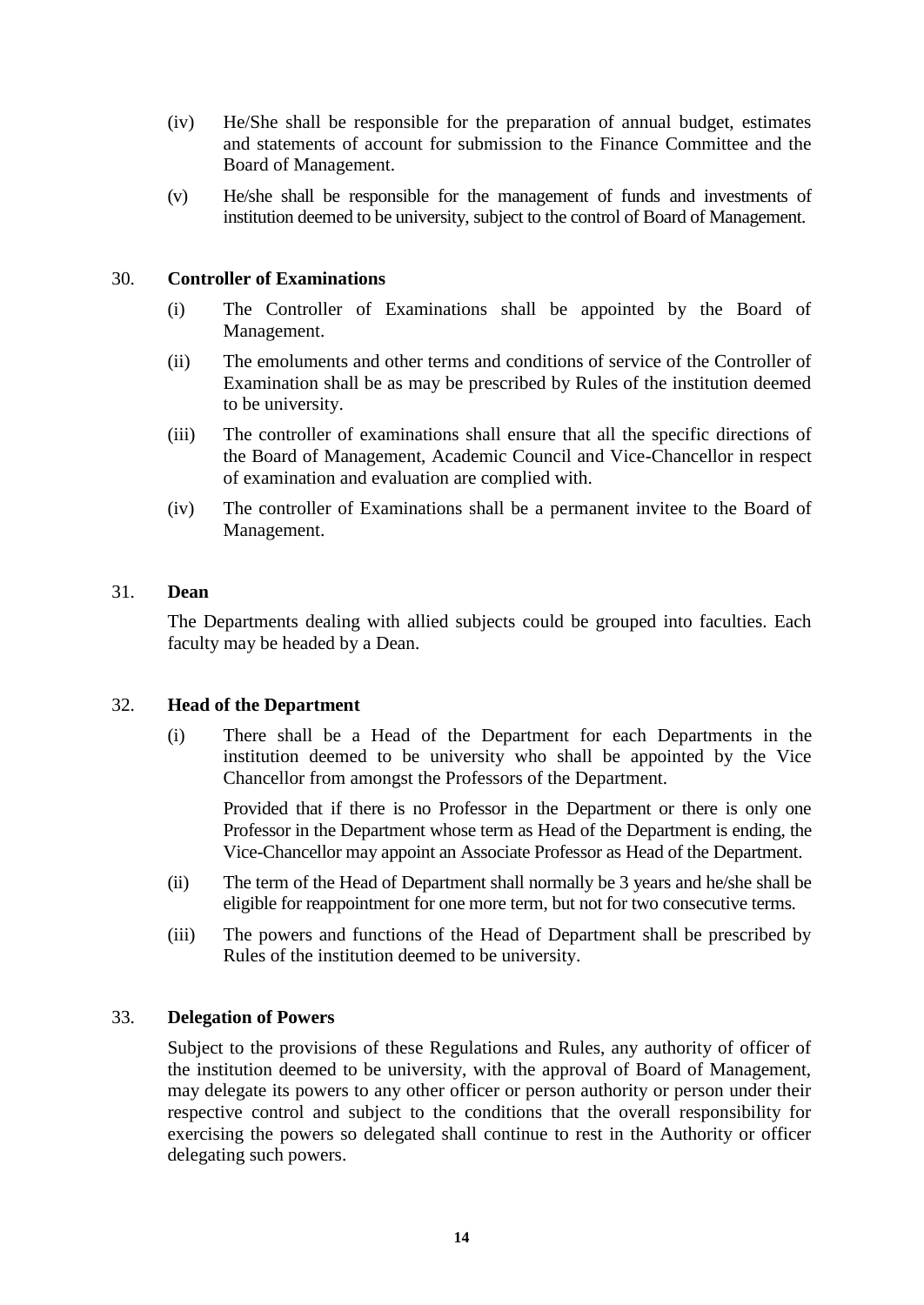#### 34. **Seniority List**

- (a) Whenever in accordance with these Rules any person is to hold an office or to be a member of an authority of the institution deemed to be university by rotation of seniority, such seniority shall be determined according to the length of the continuous service of such person in grade in the institution deemed to be university accordance with such other principles as the Board of Management may from time to time prescribe.
- (b) It shall be the duty of the Registrar to prepare and maintain in respect of each class/cadre of persons to whom the provisions of these Rules apply a complete and up-to-date seniority list in accordance with the provisions of the foregoing clause.
- (c) If two or more persons have equal length of continuous service in a particular grade/cadre or the relative seniority of any persons is in doubt, the Registrar may on his/her own notion and shall at the request of any such person, submit the matter to the Board whose decision shall be final and binding.

#### 35. **Dispute as to Membership**

If any question arises, whether any person has been duly nominated or appointed as or is entitled to be a member of any authority or any Committee of the institution deemed to be university, the matter shall be referred to the Chancellor, whose decision thereon shall be final and binding

#### 36. **Grievance Redress Mechanism**

For individual grievances and complaint(s), every institution deemed to be university shall have Grievance Redress Mechanism as may be prescribed by the Rules.

#### 37. **Resignation**

Any member other than an ex-officio member of any authority may be resign by a letter addressed to the Registrar and the resignation shall take effect as soon it is accepted by the Chancellor or the Chairman of the Board of Management, as the case may be.

#### 38. **Acting Chairman of the Meetings**

Where no provision is made for a Chairman to preside over a meeting of an authority of the institution deemed to be university or any committee of such authority, or if the Chairman so provided is absent, the members present shall select one from amongst themselves to preside at such meeting.

#### 39. **Validation of Certain Actions, Decisions**

No action or proceedings of any authority or anybody or any committee of the institution deemed to be university shall be invalid merely by reason of any vacancy therein.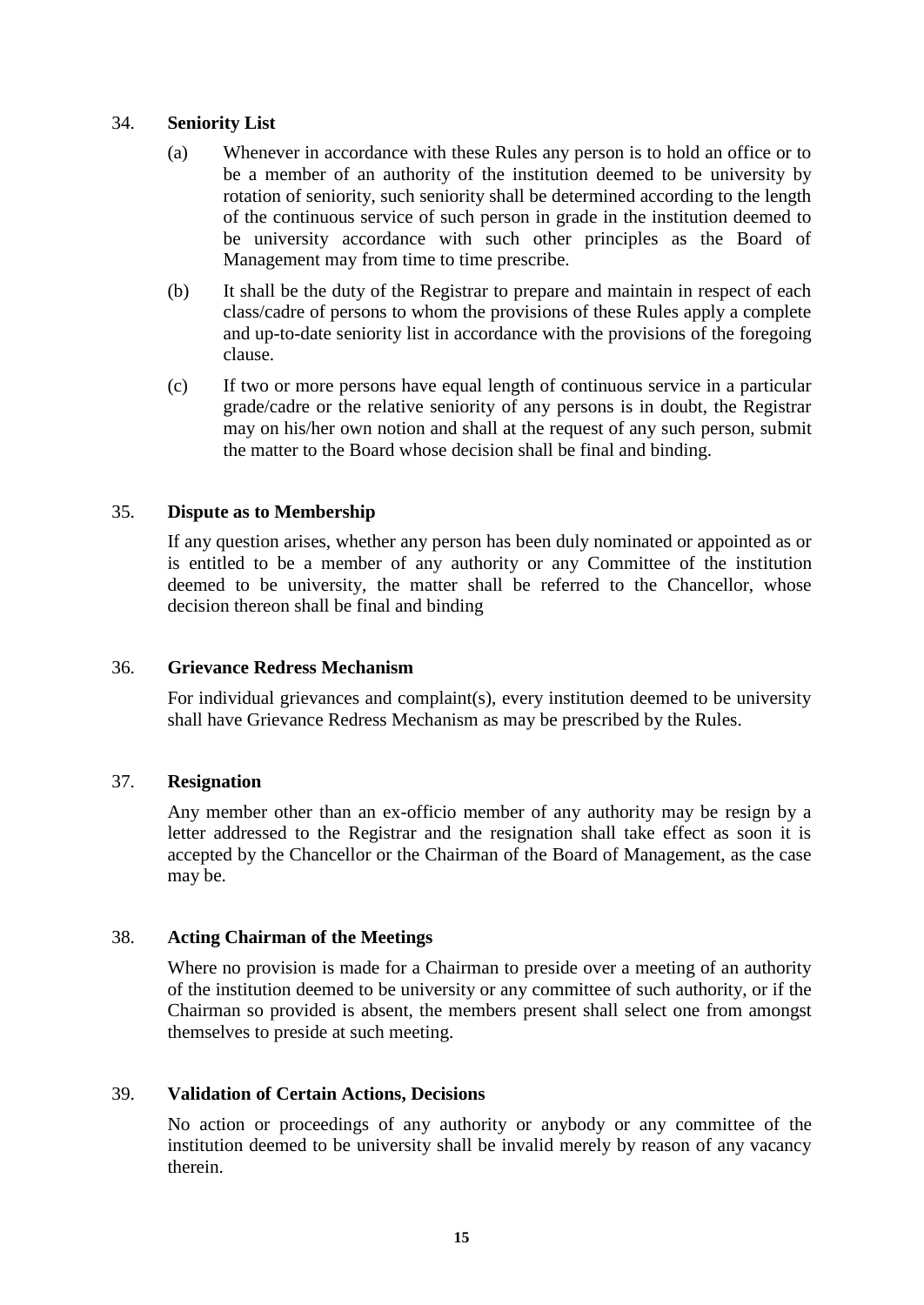### 40. **Disqualification**

- (a) A person shall be disqualified for being chosen as, and for being a member of any of the authorities of the institution deemed to be university:
	- (i) if he/she is of unsound mind;
	- (ii) if he/she is an un-discharged insolvent;
	- (iii) if he/she has been convicted by a court of law of any criminal offence involved moral turpitude.
- (b) If any question arises as to whether a person is or has been subjected to any of the disqualifications mentioned above, the question shall be referred for the decision of the Chancellor and his decision shall be final.

## 41. **Filling of Casual Vacancies**

Casual vacancies among the members (other than ex-officio members) of any authority or any Committee of the institution deemed to be university shall be filled as soon as it may be convenient by the such authority or the person who appointed or coopted the member whose place has become vacant and the person appointed or coopted to a casual vacancy shall be member of such authority or Committee for the residual term for which the person whose place he/she fills would have been a member.

### 42. **Review of the Academic Activities of the institution Deemed to be University**

The functioning of the institution deemed to be university may be reviewed after a period of every 5 year or earlier if necessary, by a Committee appointed by the Commission.

# 43. **Inspection of the Institution deemed to be university by the Commission**

- (i) The commission may cause an inspection, to be made by such person or persons as it may direct, of the institution deemed to be university, its buildings, fixtures and fittings, laboratories and equipment as also examinations, teaching and other work carried on or done and, if necessary, to cause an inquiry to be made in respect of any matter connected with the administration or finances of the institution deemed to be university.
- (ii) The Commission shall, in every case, give notice to the institution deemed to be university of its intension to cause an inspection or inquiry to be made and on receipt of such a notice, the institution deemed to be university shall have the right to make such representations to the Commission as it may consider necessary.
- (iii) Where an inspection or inquiry has been caused to be made by the Commission, the institution deemed to be university shall be entitled to appoint a representative who shall have the right to be present and to be heard at such inspection or inquiry.
- (iv) The commission may communicate the result of such inspection or inquiry together with such advice as it may be pleased to offer as to the action to be taken by the institution deemed to be university to the Vice-Chancellor who shall communicate the same to the Board of Management.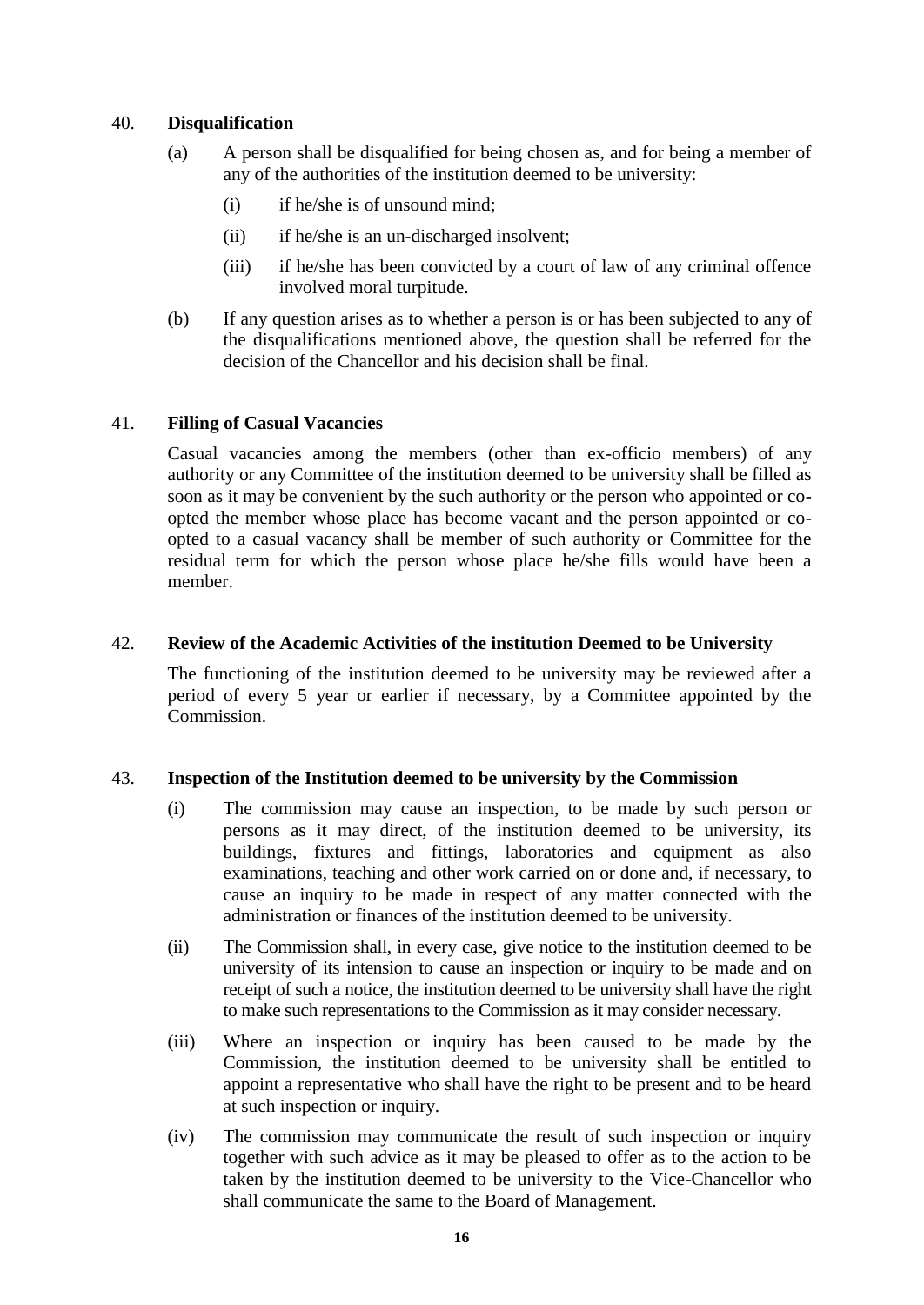- (v) The Board of Management shall give proper consideration to the said communication regarding the result of inspection r inquiry and the proposals for action by the institution deemed to be university and communicate to the Commission the action, if any, which it proposes to take or has taken upon the result of such inspection or inquiry.
- (vi) Where the Board of Management does not, within a reasonable time , take any action to the satisfaction of the Commission, the Commission may, after giving due consideration to the explanation furnished or representation made by the Board of Management to it, issue such directions as it may think fit and the Board of Management shall comply with such directions.

# 44. **Income and Property of the institution deemed to be university to be utilized for its object only**

The income and property of the institution deemed to be university shall be utilized solely for promoting the objects of that institution deemed to be university.

# 45. **Ban on payment or transferring of Income and Property of the institution Deemed to be University by way of Profit.**

No portion of the income and property of the institution deemed to be university shall be paid or transferred directly or indirectly, by way of dividend, bonus or otherwise howsoever by way of profit to the persons who were at any time or are members of the institution deemed to be university or to any of them or any persons claiming through them, provided that nothing herein contained shall prevent the payment in good faith of remuneration to any member thereof or other person as consideration for any service rendered to the institution deemed to be university or for traveling or other allowances and such other charges.

# 46. **Funds, Accounts, Audits and Annual Report**

- (i) The accounts of the institution deemed to be university shall be maintained in the name of the institution deemed to be university and not in the name of a sponsoring Society/Trust/Company. The accounts of the institution deemed to be university shall be kept in such forms as may be laid down by the Board of Management and shall conform to the rules, if any, prescribed by the Commission. The accounts of the institution deemed to be university shall be open to examination by the Comptroller and Auditor General of India. The accounts shall also be open for inspection by the Commission.
- (ii) The annual financial statements and accounts shall be audited by the Chartered Accountants of the institution deemed to be university.
- (iii) Annual Reports and the Audit Reports shall be submitted by the institution deemed to be university to the Commission within nine months of the closure of accounting year.

#### 47. **Rules of the institution Deemed to be University**

Subject to the provisions of the Memorandum of Association and the Regulations/Rules/Bye-laws, the Board of Management shall in addition to all other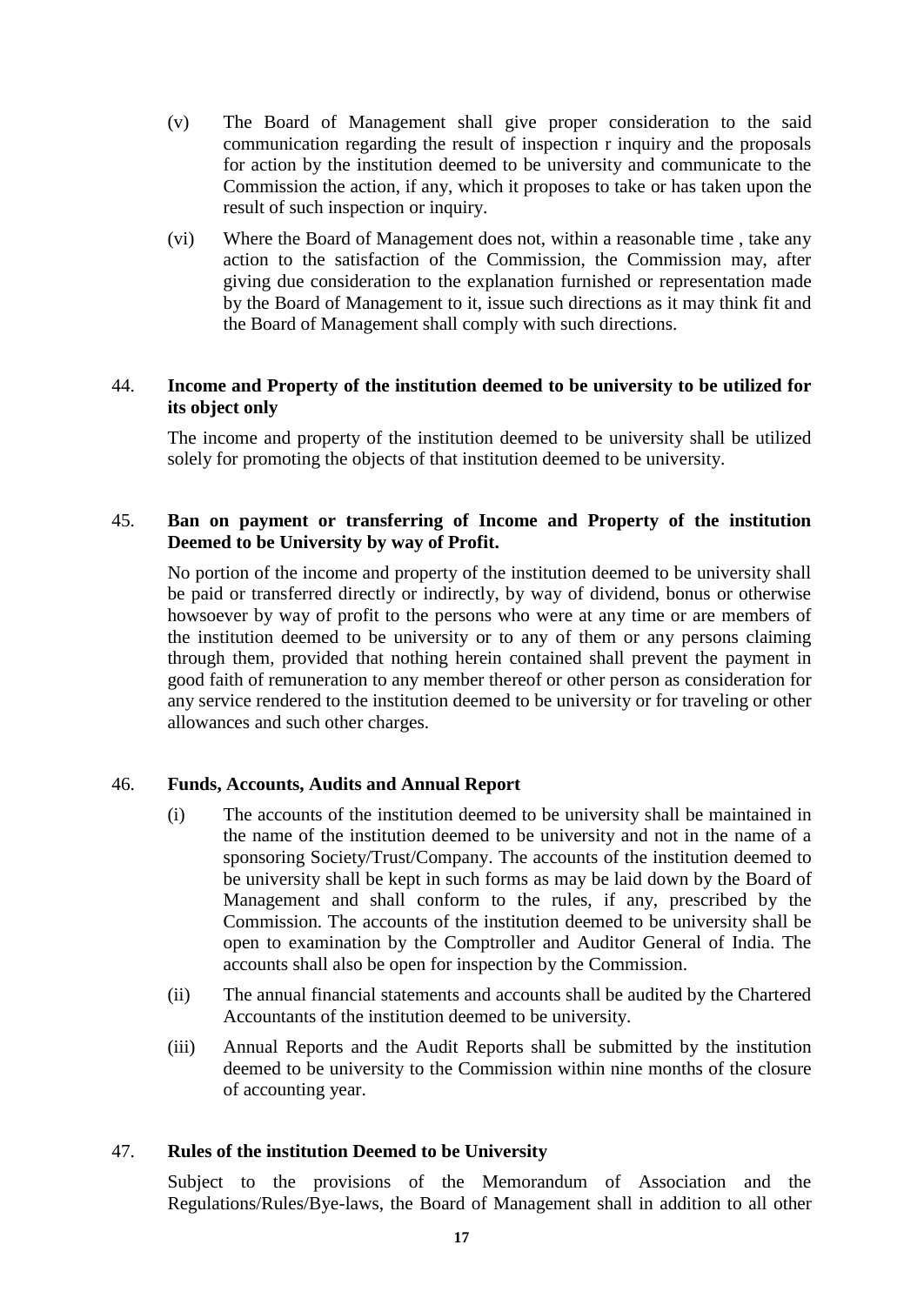powers vested in it, have the power to frame Rules/Bye-laws which may provide for all or any of the following matters:

- (i) establishment of Departments of teaching;
- (ii) courses of study to be laid down for all degrees, diplomas and certificates of the institution deemed to be university;
- (iii) grant of academic awards (such as degrees and diplomas) and distinctions;
- (iv) admission of students to the institution deemed to be university and their enrolment as such;
- (v) The fees to be charged for courses of study and for admission to the examination, degrees, diplomas and certificates of the institution deemed to be university;
- (vi) The conduct of examinations, appointment of examiners and approval and publication of results thereof;
- (vii) The institution award of fellowships, scholarships, studentships, medals and prizes and prescription of the conditions thereof;
- (viii) maintenance of discipline amount the students;
- (ix) maintenance of discipline among the employees;
- (x) establishment of halls of residence and conditions of residence and health of students;
- (xi) classification, emoluments, method of appointment, and the determination of the terms and conditions of service of the staff;
- (xii) such other powers, functions and duties of the Academic Council as are not mentioned elsewhere;
- (xiii) constitution, powers and function of the Planning & Monitoring Board
- (xiv) powers and functions of the Board of Studies
- (xv) composition, power and functions of the Grievance Redress Mechanism;
- (xvi) prescribing persons as such other officers of the institution deemed to be university;
- (xvii) such other powers and functions of the Vice-Chancellor as are not specified elsewhere;
- (xviii) emoluments, terms and conditions of service of the Register;
- (xix) emoluments, terms and conditions of service of the Finance Officer;
- (xx) constitution of pension, provident fund and insurance etc for the benefit of the officers, teachers and other staff;
- (xxi) establishment of special centers;
- (xxii) creation, composition and functions of any committees or body, which is considered necessary for the work of the institution deemed to be university;
- (xxiii) procedure for preparation and submission of budget estimates;
- (xxiv) procedure for convening of meeting of any authority or committee;
- (xxv) laying down of procedures to be observed at any meeting of any authority or any committee;
- (xxvi) constitution of any other body as an authority of the institution deemed to be university;
- (xxvii) delegation of powers to any authority or officer;